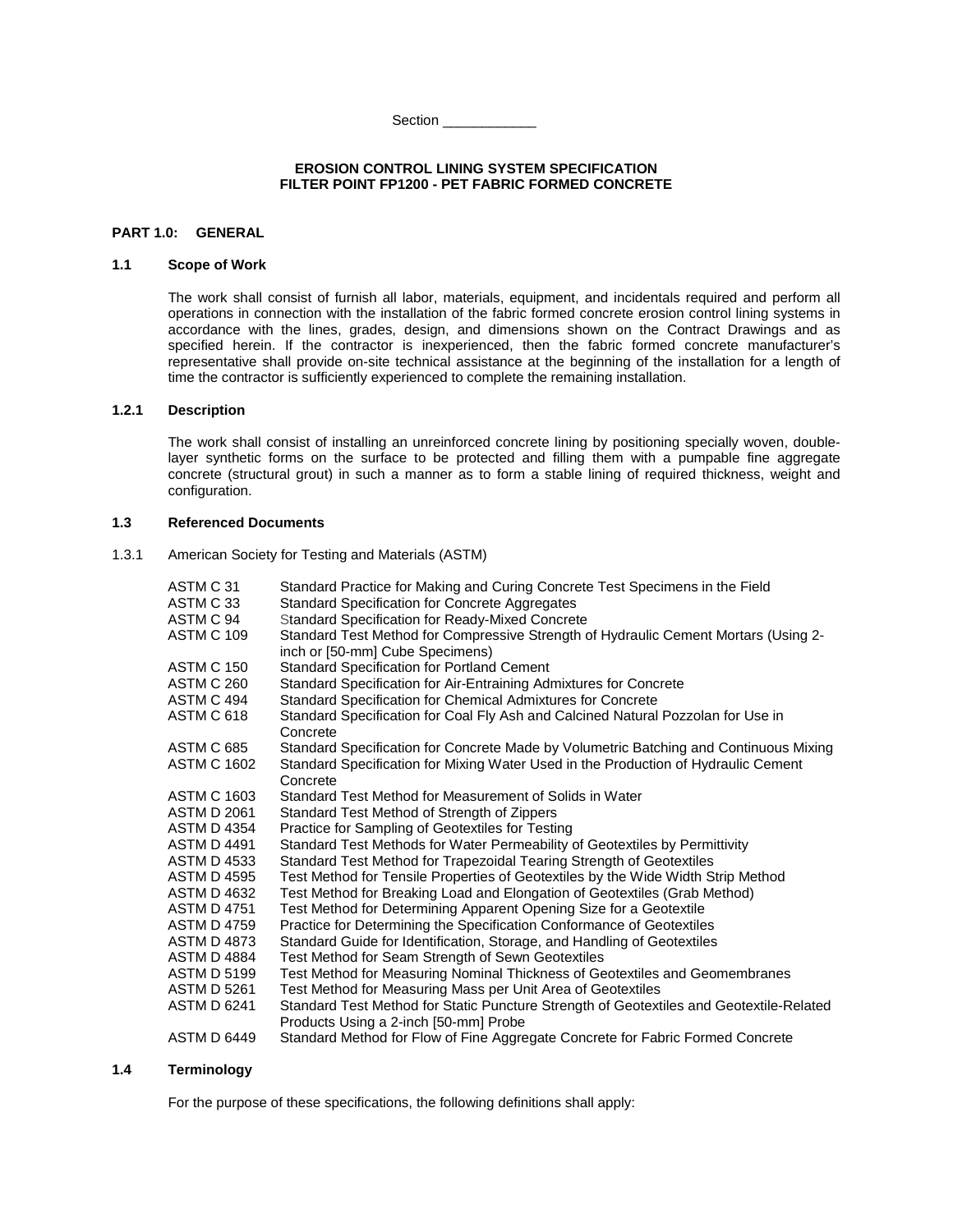#### 1.4.1 Compaction:

The densification of a soil by means of mechanical manipulation.

### 1.4.2 Subgrade:

The ground surface usually specially prepared against which lining shall be placed. In cases where lining is to be retained the same shall be considered as subgrade.

## 1.4.3 Hydrotex™ Fabric Form:

The fabric forms are constructed of woven, double-layer synthetic fabric. HYDROTEX linings are installed by positioning fabric forms over the areas to be protected and then pumping, high-strength, fine aggregate concrete into the forms. The fabric forms can be placed and filled either underwater or in-the-dry. The highstrength, fine aggregate concrete is used in place of conventional concrete because of its pumpability, highstrength, impermeability, and absorption resistance.

1.4.4 Hydrotex™ Filter Point (FP) Lining:

Hydrotex Filter Point linings with filtration point (drains) provide an erosion resistant, permeable concrete lining having a cobbled surface and a relatively high coefficient of hydraulic friction in order to reduce water velocity and water velocities and wave run-up.

The spacing of the filter points determines the linings thickness and weight, while the specially designed filter points relieve hydrostatic pressure and reduce applied stress to the fabric form during pumping.

1.4.5 Baffle:

Baffles are flow-directing vertical geotextile walls constructed between fabric form sections layers. Baffles are an integral part of the fabric form design. Baffles are designed to support the panel section, determine the concrete area of the section and direct the flow of fine aggregate concrete for maximum efficiency.

#### 1.4.6 Slide Fastener (Zipper):

A zipper or zipper like devise having two grooved plastic edges joined by a sliding tab or pull.

## **1.5 Submittals**

- 1.5.1 The Contractor shall furnish the fine aggregate concrete manufacturer's certificates of compliance, mix design, fine aggregate gradation and fineness modulus for the fine aggregate concrete.
- 1.5.2 The Contractor shall furnish the fabric form manufacturer's certificates of compliance for the fabric forms. The Contractor shall also furnish the manufacturer's specifications, literature, shop drawings for the layout of the concrete lining panels, and any recommendations, if applicable, that are specifically related to the project.
- 1.5.3 Alternative fabric formed concrete lining materials may be considered. Such materials must be pre-approved in writing by the Engineer prior to the bid date. Alternative material packages must be submitted to the Engineer a minimum of fourteen (14) days prior to the bid date. Submittal packages must include, as a minimum, the following:

Material testing reports prepared by a certified geotextile laboratory attesting to the alternative fabric form material's compliance with this Specification. Material laboratory testing shall have been performed within ninety (90) days of the bid date.

## **PART 2:.0 PRODUCT**

## **2.1 General - Fabric Formed Concrete Lining**

Fabric formed concrete lining shall be Filter Point (FP1200) type and have a finished average thickness of 12.0 inches, a nominal mass per unit area of 135 lb/ $tt^2$ , and a deeply cobbled surface appearance with cross shaped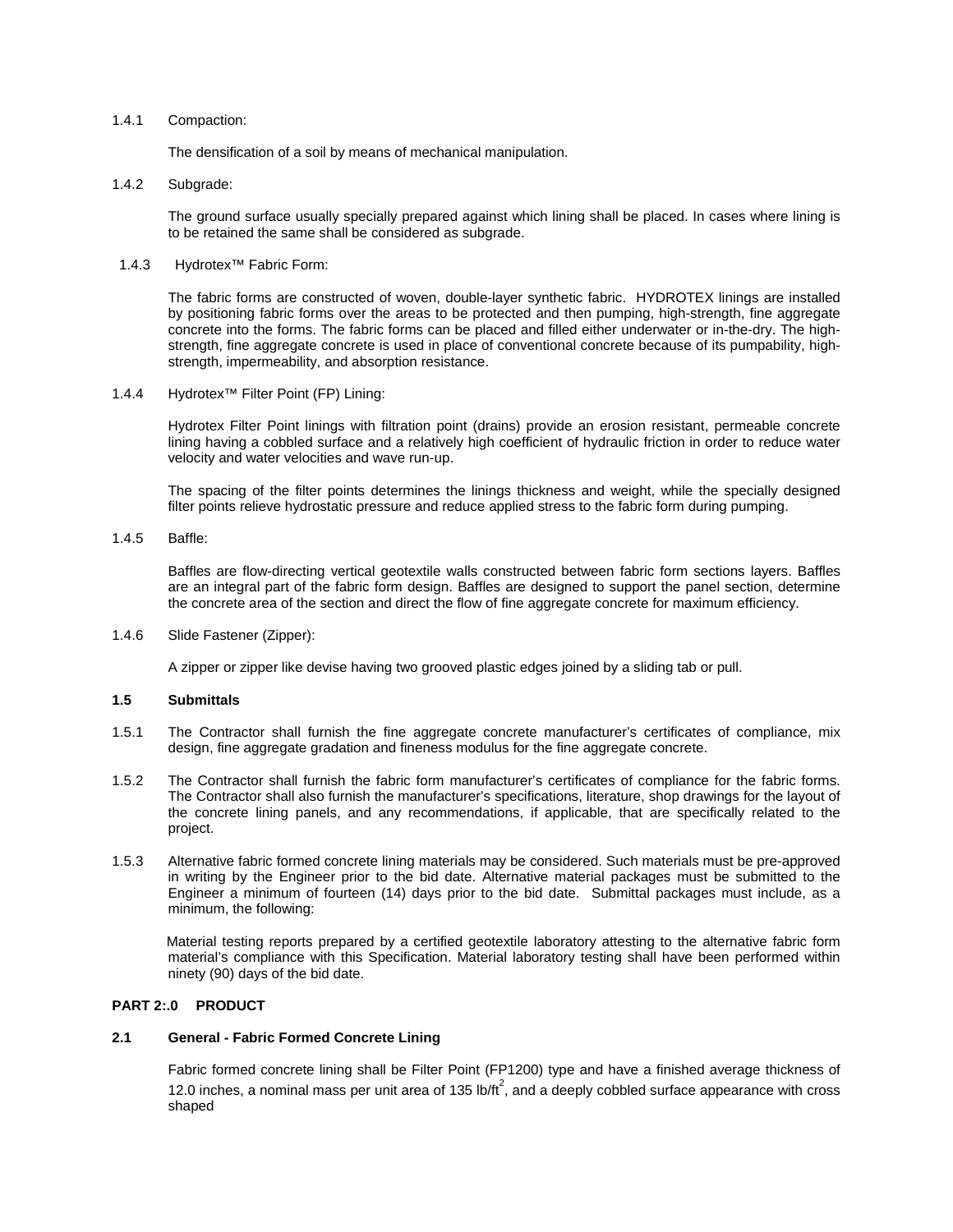filter points on approximately 16.0 inch, spacing when measured along the diagonal. The shear resistance of the concrete lining shall be a minimum of 60 lb/ft<sup>2</sup>, as demonstrated by full scale flume testing.

## **2.2 Fabric Forms**

The fabric forms for casting the concrete lining(s) shall be as specified, HYDROTEX® Filter Point (FP1200) fabric forms as manufactured by:

> Synthetex, LLC; 5550 Triangle Parkway, Suite 220 Peachtree Corners, Georgia 30092 Tel: 800.253.0561 or 770.399.5051 E-Mail: info@synthetex.com

Distributed By: ASP Enterprises-STL: Phone: 800-869-9600, [www.aspent.com;](http://www.aspent.com/) ASP Enterprises-KC: Phone 800-519-2304; ASP Enterprises-Omaha: Phone: 877-678-8027

The fabric forms shall be composed of synthetic yarns formed into a woven fabric. Yarns used in the manufacture of the fabric shall be composed of polyester. Forms shall be woven with a minimum of 50% textured yarns (by weight). Partially-oriented (POY), draw-textured, and/or staple yarns shall not be used in the manufacture of the fabric. Each layer of fabric shall conform to the physical, mechanical and hydraulic requirements Mean Average Roll Values listed in Table 1.0. The fabric forms shall be free of defects or flaws which significantly affect their physical, mechanical, or hydraulic properties.

| <b>PROPERTY REQUIREMENTS - HYDROTEX FABRIC 1, 2</b><br>Table 1.0 |                    |                          |                      |
|------------------------------------------------------------------|--------------------|--------------------------|----------------------|
|                                                                  | <b>Test Method</b> | <b>Units</b>             | <b>MARV</b>          |
| <b>Physical Properties</b>                                       |                    |                          |                      |
| Composition of Yarns                                             |                    | $\overline{\phantom{0}}$ | Polyester            |
| Mass Per Unit Area (double-layer)                                | <b>ASTM D 5261</b> | oz/yd <sup>2</sup>       | 13                   |
| Thickness (single-layer)                                         | <b>ASTM D 5199</b> | mils                     | 15                   |
| Mill Width (Woven)                                               |                    | inch                     | 84                   |
| <b>Mechanical Properties</b>                                     |                    |                          |                      |
| Wide-Width Strip Tensile Strength - MD   TD                      | <b>ASTM D 4595</b> |                          | 300   350            |
| Elongation at Break - MD   TD - Max.                             |                    | $\%$                     | 15 15                |
| Trapezoidal Tear Strength - MD   TD                              | <b>ASTM D 4533</b> | lbs                      | 150   175            |
| <b>CBR Puncture Strength</b>                                     | <b>ASTM D 6241</b> | Ibs                      | 1250                 |
| Mullen Burst Strength                                            | ASTM D 3786 (Mod.) | psi                      | 500                  |
|                                                                  |                    |                          |                      |
|                                                                  | <b>Test Method</b> | <b>Units</b>             | <b>MARV</b><br>Range |
| <b>Hydraulic Properties</b>                                      |                    |                          |                      |
| Apparent Opening Size (AOS)                                      | <b>ASTM D 4751</b> | U.S. Standard Sieve      | $30 - 40$            |
| <b>Flow Rate</b>                                                 | <b>ASTM D 4491</b> | qal/min/ft <sup>2</sup>  | $30 - 55$            |

Notes:

- 1. Conformance of fabric to specification property requirements shall be based on ASTM D 4759.
- 2. All numerical values represent minimum average roll values (i.e., average of test results from any sample roll in a lot shall meet or exceed the minimum values). Lots shall be sampled according to ASTM D 4354.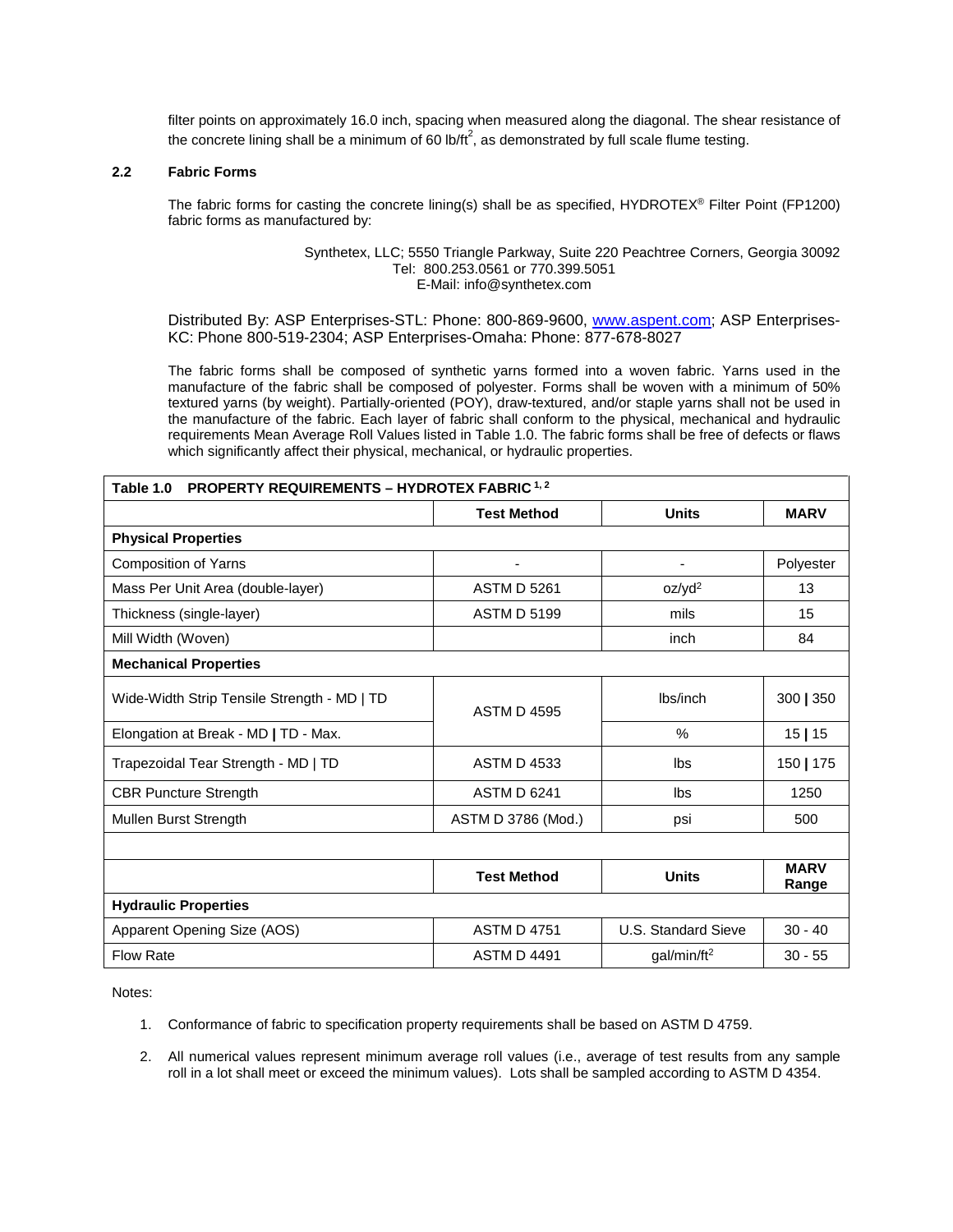- 2.2.1 Fabric forms shall consist of double-layer woven fabric joined together by spaced, interwoven filter points to form a concrete lining with a deeply cobbled surface appearance. Filter points shall be formed by interweaving the double-layer fabric to form water permeable drains and attachment points for the control of the concrete lining thickness. The interweaving of the fabric layers shall form an area of double density, high strength, single-layer fabric with an area of 2.0 in<sup>2</sup> and a perimeter of 6.5 inches. All filter points shall be cross shaped and shall have twill weave centers designed to function as drains to relieve hydrostatic uplift pressure.
- 2.2.2 Mill widths of fabric shall be a minimum of 84 inches. Each selvage edge of the top and bottom layers of fabric shall be reinforced for a width of not less than 1.35 inches by adding a minimum of 6 warp yarns to each selvage construction. Mill width rolls shall be cut to the length required, and the double-layer fabric separately joined, bottom layer to bottom layer and top layer to top layer, by means of sewing thread, to form multiple mill width panels with sewn seams on not less than 80-inch centers.
- 2.2.3 Fabric form panels shall be factory-sewn, by jointing together the layers of fabric, top layer to top layer and bottom layer to bottom layer, into predetermined custom sized panels. Sewn seams shall be downward facing as shown on the Contract Drawings. All sewn seams and zipper attachments shall be made using a double line of U.S. Federal Standard Type 401 stitch. All seams sewn shall be not less than 100 lbf/inch when tested in accordance with ASTM D 4884. Both lines of stitches shall be sewn simultaneously and be parallel to each other, spaced between 0.25 inches to 0.75 inches apart. Each row of stitching shall consist of 4 to 7 stitches per inch. Thread used for seaming shall be polyester.
- 2.2.4 Baffles shall be installed at predetermined mill width intervals to regulate the distance of lateral flow of fine aggregate concrete. The baffles shall be designed to maintain a full concrete lining thickness along the full length of the baffle. The baffle material shall be nonwoven filter fabric. The grab tensile strength of the filter fabric shall be not less than 180 lbf/inch when tested in accordance with ASTM D 4632.
- 2.2.5 The fabric forms shall be kept dry and wrapped such that they are protected from the elements during shipping and storage. If stored outdoors, they shall be elevated and protected with a waterproof cover that is opaque to ultraviolet light. The fabric forms shall be labeled as per ASTM D 4873.
- 2.2.6 The Contractor shall submit a manufacturer's certificate that the supplied fabric forms meet the criteria of these Specifications, as measured in full accordance with the test methods and standards referenced herein. The certificates shall include the following information about each fabric form delivered:

Manufacturer's name and current address; Full product name; Style and product code number; Form number(s); Composition of yarns; and Manufacturer's certification statement.

## **2.3 Fine Aggregate Concrete**

Fine aggregate concrete consists of a mixture of Portland cement, fine aggregate (sand) and water, so proportioned and mixed as to provide a pumpable fine aggregate concrete.

The water/cement ratio of the fine aggregate concrete shall be determined by the ready-mix manufacturer, but generally should be on the order of 0.65 to 0.70. The pumping of fine aggregate concrete into the fabric forms causes a reduction in the water content by filtering excess mixing water through the permeable fabric. The reduction of mixing water substantially improves the water/cement ratio of the in-place fine aggregate concrete thereby increasing its strength and durability. The sand/cement ratio should be determined by the ready-mix manufacturer and should be on the order of 2.4:1.

The consistency of the fine aggregate concrete delivered to the concrete pump should be proportioned and mixed as to have a flow time of 9-15 seconds when passed through the ¾-inch [19 mm] orifice of the standard flow cone that is described in ASTM C6449-99. Additional Pozzolan and/or admixtures may be used with the approval of the Engineer-in-charge. The water/cement ratio varies with the exact granulometry of the fine aggregate (sand) and should be determined by the ready-mix manufacturer using the above referenced flow cone.

The Contractor should demonstrate the suitability by placing the proposed fine aggregate concrete mix into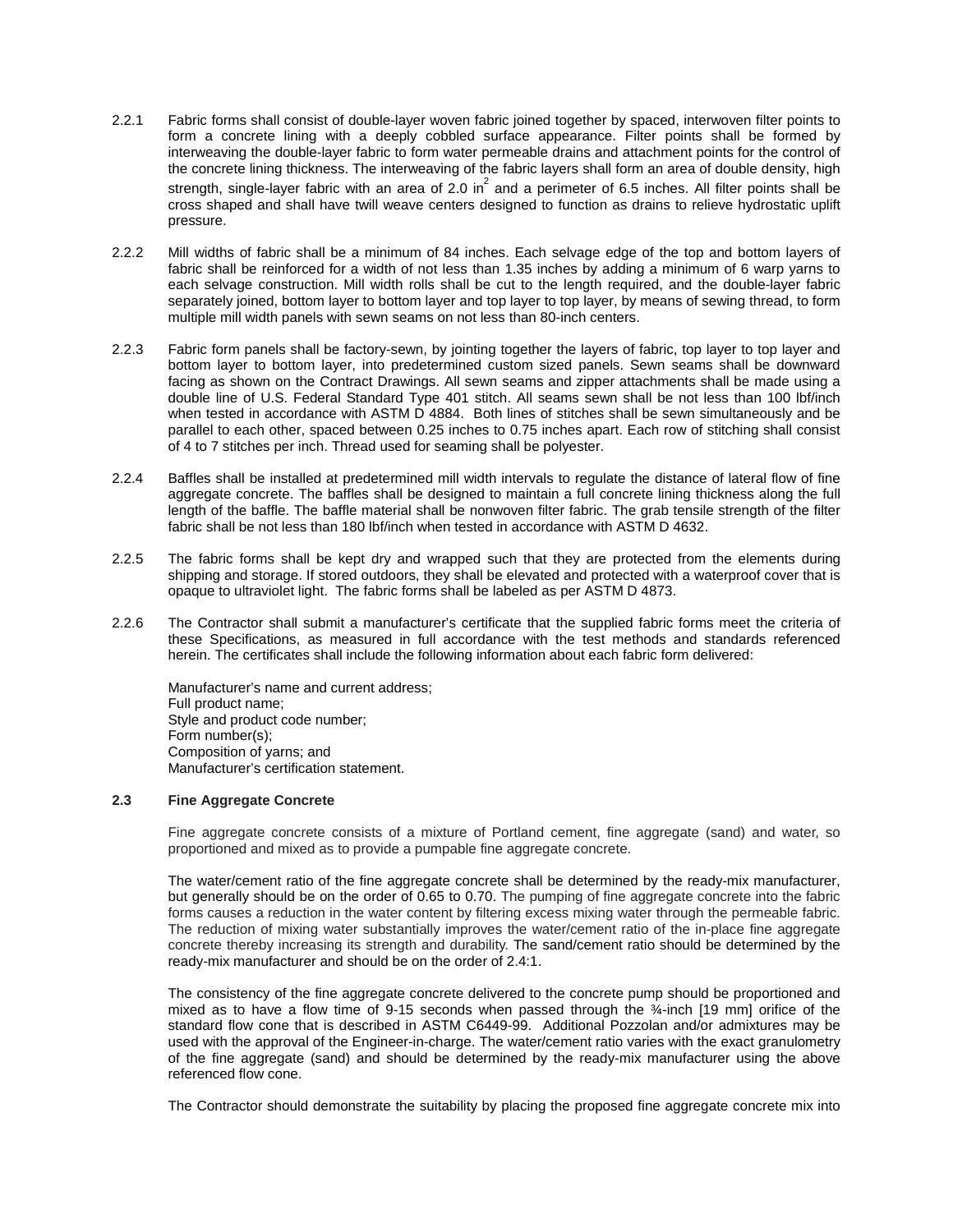three (3) 2-inch concrete cubes. The mix should exhibit a minimum compressive strength of 3500 psi at 28 days, when made and tested in accordance ASTM C109/C109M-13.

With a typical loss of approximately 15% of the total mixing water, 27  $ft<sup>3</sup>$  of pumpable fine aggregate concrete will reduce to approximately 25  $ft<sup>3</sup>$  of hardened concrete. The mixing water reduction will also result in an increase of approximately 8% in the sand and cement per cubic foot of concrete. The range of fine aggregate concrete mix proportions provided in Table 2.0 has been developed under a variety of field conditions.

|          | <b>Table 2.0 Typical Range of Mix Proportions</b> |                                                    |
|----------|---------------------------------------------------|----------------------------------------------------|
| Material | Mix Proportions $lb/vd3$                          | After Placement Mix Proportions Ib/yd <sup>3</sup> |
| Cement   | 750-850                                           | 805-915                                            |
| Sand     | 2120-2030                                         | 2290-2190                                          |
| Water    | 540-555                                           | 460-470                                            |
| Air      | As Required                                       | As Required                                        |

### 2.3.1 Components

### 2.3.1.1 Portland Cement

Portland cement should conform to ASTM C 150/150M, Type I, II or V. Pozzolan grade fly ash may be substituted for up to 35% of the cement as an aid to pumpability. (The pumpability of fine aggregate concrete mixes containing course sand is improved by the addition of fly ash.) Pozzolan, if used, should conform to ASTM C 618, Class C, F or N.

## 2.3.1.2 Fine Aggregate (sand)

Fine aggregate should consist of suitable clean, hard, strong and durable natural or manufactured sand. It should not contain dust, lumps, soft or flaky materials, mica or other deleterious materials in such quantities as to reduce the strength and durability of the concrete, or to attack any embedded steel, neoprene, rubber, plastic, etc. Motorized sand washing machines should be used to remove impurities from the fine aggregate. Fine aggregate having positive alkali-silica reaction should not be used. All fine aggregates should conform to ASTM C33/C33M-13. The fine aggregate should not have more than 45% passing any sieve and retained on the next consecutive sieve of those shown in Table 3.0. The fineness modulus of fine aggregate should neither be less than 2.3 nor greater than 3.1. Fine aggregate with grading near the minimum for passing the No. 50 and No. 100 sometimes have difficulties with workability or pumping. The additions of entrained air, additional cement, or the addition of an approved mineral admixture to supply the deficient fines, are methods used to alleviate such difficulties.

ASTM C33/C33M-13 defines the requirements for grading and quality of fine aggregate for use in fine aggregate concrete and is for use by a contractor as part of the purchase document describing the material to be furnished.

| Table 3.0 Grading Requirement for Fine Aggregate |                                     |
|--------------------------------------------------|-------------------------------------|
| Sieve                                            | Percent by Weight Passing the Sieve |
| $9.5$ -mm $(3/8$ -in.)                           | 100                                 |
| 4.75-mm (No. 4)                                  | 95 to 100                           |
| 2.36-mm (No. 8)                                  | 80 to 100                           |
| 1.18-mm (No. 16)                                 | 50 to 85                            |
| 600-µm (No. 30)                                  | 25 to 60                            |
| 300-um (No. 50)                                  | 5 to 30                             |
| 150-µm (No. 100)                                 | 0 to 10                             |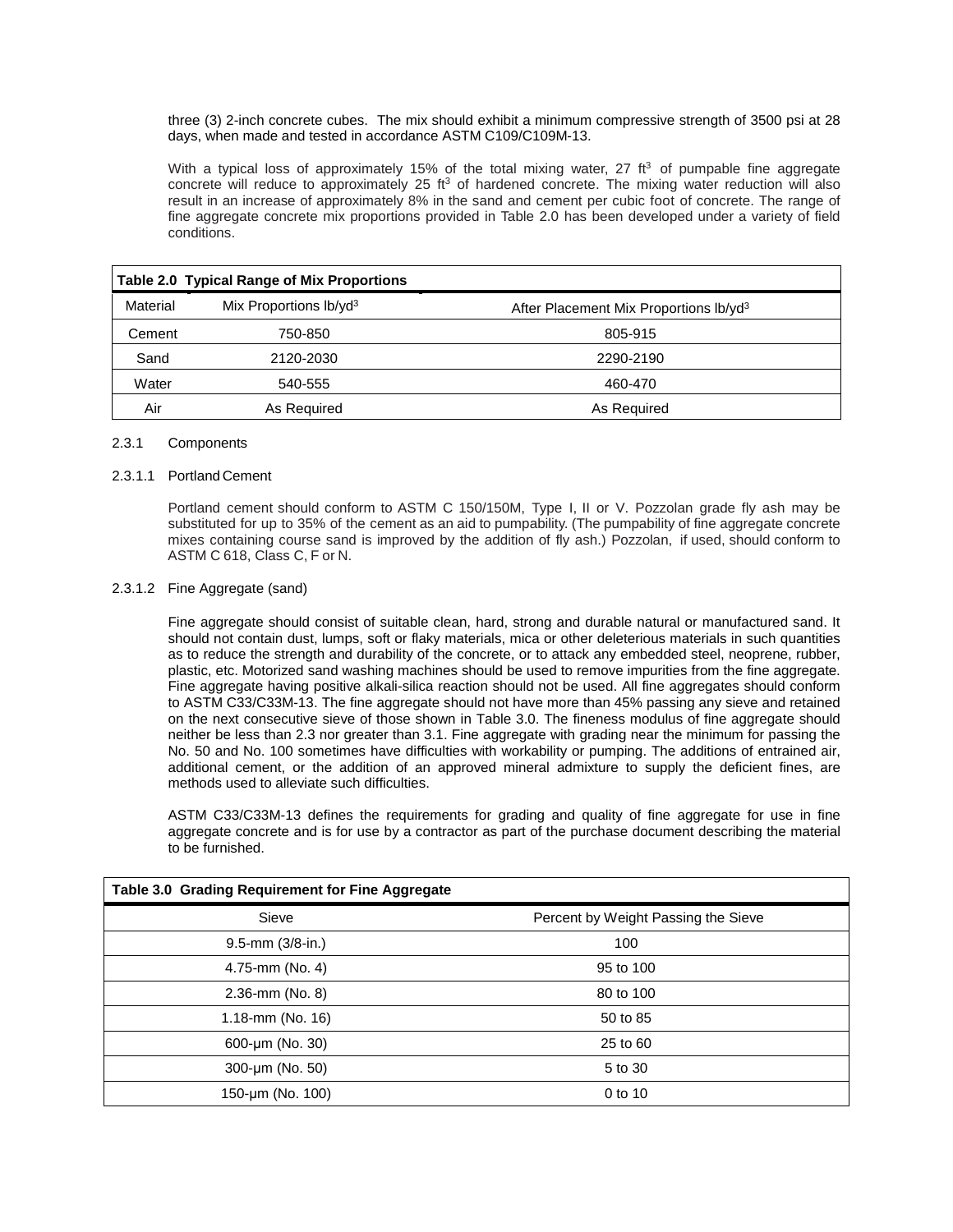| 75-um (No. 200) | $0$ to $3$<br>. |  |
|-----------------|-----------------|--|
|-----------------|-----------------|--|

Fine aggregate failing to meet these grading requirements can be utilized provided that the supplier can demonstrate to the specifier that fine aggregate concrete of the class specified, made with fine aggregate under consideration, will have relevant properties at least equal to those of fine aggregate concrete made with same ingredients, with the exception that the referenced fine aggregate will be selected from a source having an acceptable performance record in similar fine aggregate construction.

#### 2.3.1.3 Water

Water used for mixing and curing should be clean and free from injurious amounts of oils, acids, alkalis, salts, sugar, organic materials or other substances that may be deleterious to concrete.

Potable water is permitted to be used as mixing water in fine aggregate concrete without testing for conformance with the requirements of ASTM C1602/C1602M-12.

ASTM C1602/C1602M-12 covers the compositional and performance requirements for water used as mixing water in hydraulic cement fine aggregate concrete. It defines sources of water and provides requirements and testing frequencies for qualified individual or combined water sources.

## 2.3.2 Plasticizing and Air Entraining Admixtures

Grout fluidifier, water reducing or set time controlling agents may be used as recommended by their manufacturers to improve the pumpability and set time of the fine aggregate concrete.

Any air entraining agent or any other admixture may be used, as approved, by the Engineer-in-charge to increase workability, to make concrete impervious and more durable. Air entraining admixture should conform to ASTM C494/C494M and ASTM C260/C260M, respectively. Mixes designed with 5% to 8% air content will improve the pumpability of the fine aggregate concrete, freeze-thaw and sulfate resistance of the hardened concrete.

#### **2.4 Ready-Mixed Concrete**

The basis of standard specifications for ready-mixed concrete should be ASTM C94/C94M-13a.

#### $2.4.1$ **Ordering**

The contractor should require the manufacturer to assume full responsibility for the selection of the proportions for the concrete mixture, the contractor should also specify the following:

- 1. Requirements for compressive strength as determined on samples taken from the transportation unit at the point of discharge. Unless otherwise specified the age at test should be 28 days.
- 2. That the manufacturer, prior to the actual delivery of the fine aggregate concrete, furnish a statement to the contractor, giving the dry mass of cement and saturated surface-dry-mass of fine aggregate and quantities, type, and name of admixtures (if any) and the water per cubic yard or cubic metre of fine aggregate concrete that will be used in the manufacture. The manufacturer should also furnish evidence satisfactory to the contractor that the materials to be used and proportions selected will produce fine aggregate concrete of the quality specified.

#### 2.4.2 Mixing and Delivery

Ready-mixed fine aggregate concrete should be mixed and delivered to the point of discharge by means of one of the following combinations of operation:

*Central-Mixed Concrete* is mixed completely in a stationary mixer and transported to the point of delivery in a truck agitator, or a truck mixer operating at agitating speed, or in non-agitating equipment meeting the requirements of Section 13 of ASTM C94/C94M-13a. The acceptable mixing time for mixers having capacity of 1 yd<sup>3</sup> or less is one (1) minuet. For mixers of greater capacity, this minimum should be increased 15 seconds for each cubic yard [cubic metre] of fraction thereof of additional capacity.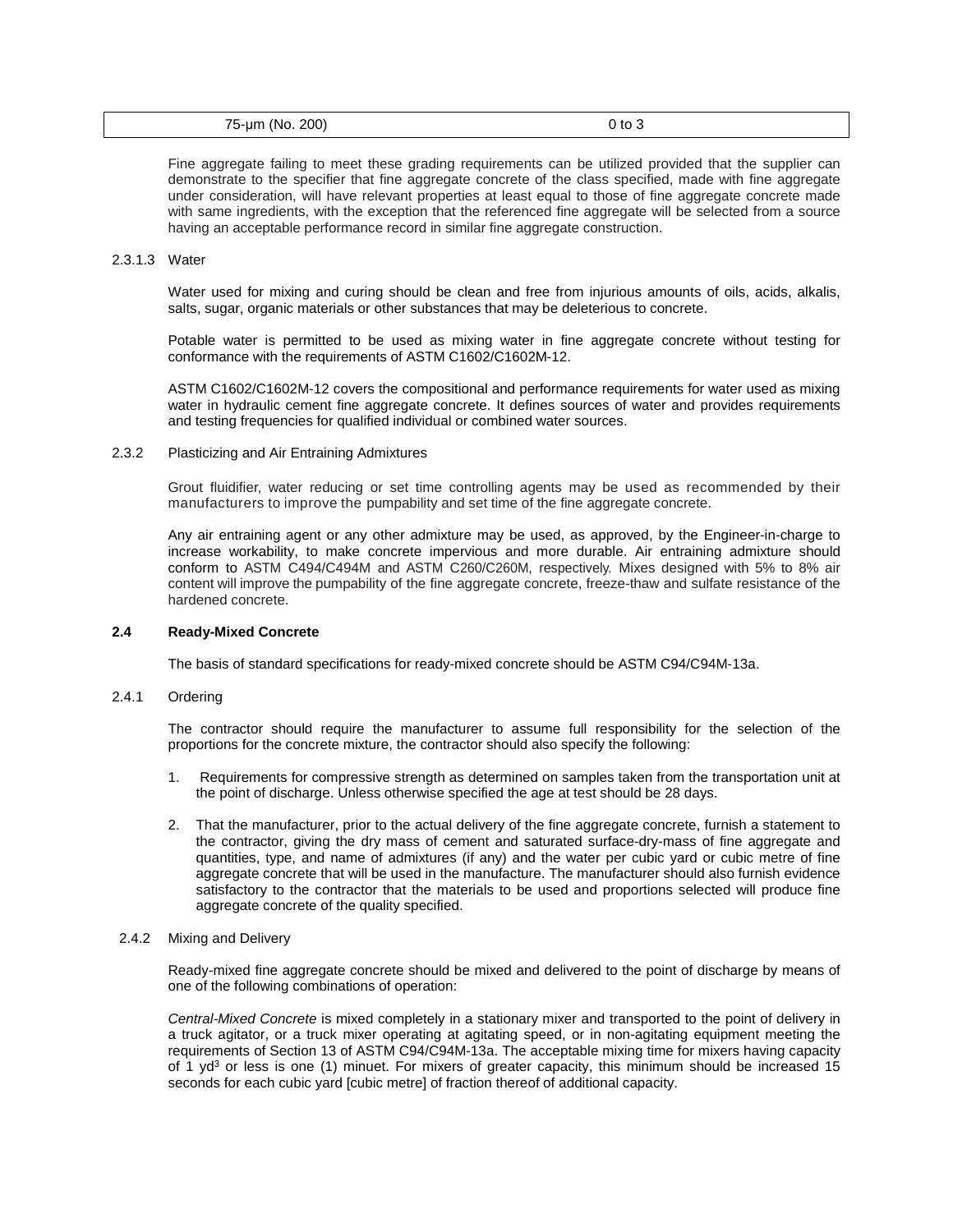Shrink-Mixed Concrete—Concrete that is first partially mixed in a stationary mixer, and then completely in a truck mixer, should conform to the following: The time for the partial mixing should be the minimum required to intermingle the ingredients. After transfer to a truck mixer the amount of mixing at the designated mixing speed will be that necessary to meet the requirements for uniformity of concrete.

Truck-Mixed Concrete—Concrete that is completely mixed in a truck mixer, 70 to 100 revolutions at the mixing speed designated by the manufacturer to produce the uniformity of concrete.

No water from the truck water system should or elsewhere should be added after the initial introduction of mixing water for the batch except when on arrival to the project site the flow rate of the fine aggregate concrete is less than 9 seconds. If the flow rate is less than 9 seconds obtain the desired flow rate within 9 to 15 seconds with a one-time addition of water. A one-time addition of water is not prohibited from being several distinct additions of water provided that no fine aggregate concrete has been discharged except for flow testing. All water additions should be completed within 15 minutes from the start of the first water addition. Such addition should be injected into the mixer under such pressure and direction of flow to allow for proper distribution within the mixer. The drum should be turned an additional 30 revolutions, or more if necessary, at mixing speed to ensure that a homogenous mixture is attained. Water should not be added to the batch at any later time.

Discharge of fine aggregate concrete should be completed within 1 1/2 hours after the introduction of mixing water to the cement and fine aggregate. This limitation may be waived by the contractor if concrete is of such flow after 1 1/2 hours time has been reached that it can be placed, without the addition of water to the batch. In hot weather, or under conditions contributing to rapid stiffening of the fine aggregate concrete, a time less than 1 1/2 hours is permitted to be specified by the contractor. *Depending on the project requirements the technology is available to the manufacture to alter fresh fine aggregate properties (such as setting time or flow.) On some projects the manufacturer may request changes to certain fresh fine aggregate concrete properties due to the distance or projected transportation time between the batch plant and the point of delivery.*

Fine aggregate concrete delivered in cold weather should have the minimum temperature indicated in Table 4.0. The maximum temperature of fine aggregate concrete produced with heated aggregate, heated water, or both, should at no time during its production or transportation exceed 90 °F.

| Table 4.0 Minimum Fine Aggregate Temperature as Placed |                      |
|--------------------------------------------------------|----------------------|
| Section Size, inch                                     | Temperature, min, °F |
| < 12                                                   | 55                   |
| $12 - 36$                                              | 50                   |

## 2.4.3 Sampling for Uniformity

The fine aggregate concrete should be discharged at the normal operating rate for the mixer being tested, with care being exercised not to obstruct or retard the discharge by an incompletely opened gate or seal. As the mixer is being emptied, individual samples should be taken after discharge of approximately 15% and 85% of the load. *No samples should be taken before 10% or after 90% of the batch has been discharged. Due to the difficulties of determining the actual quantity of fine aggregate discharged, the intent is to provide samples that are representative of widely separated portions, but not the beginning and end of the load.*

## 2.4.4 Batch Ticket Information

The manufacturer of the concrete should furnish to the contractor with each batch of fine aggregate concrete before unloading at the site, a delivery ticket with the following information:

- Name of ready-mix company and batch plant, or batch plant number.
- Serial number of ticket.
- Date.
- Truck number,
- Specific designation of job (name and location),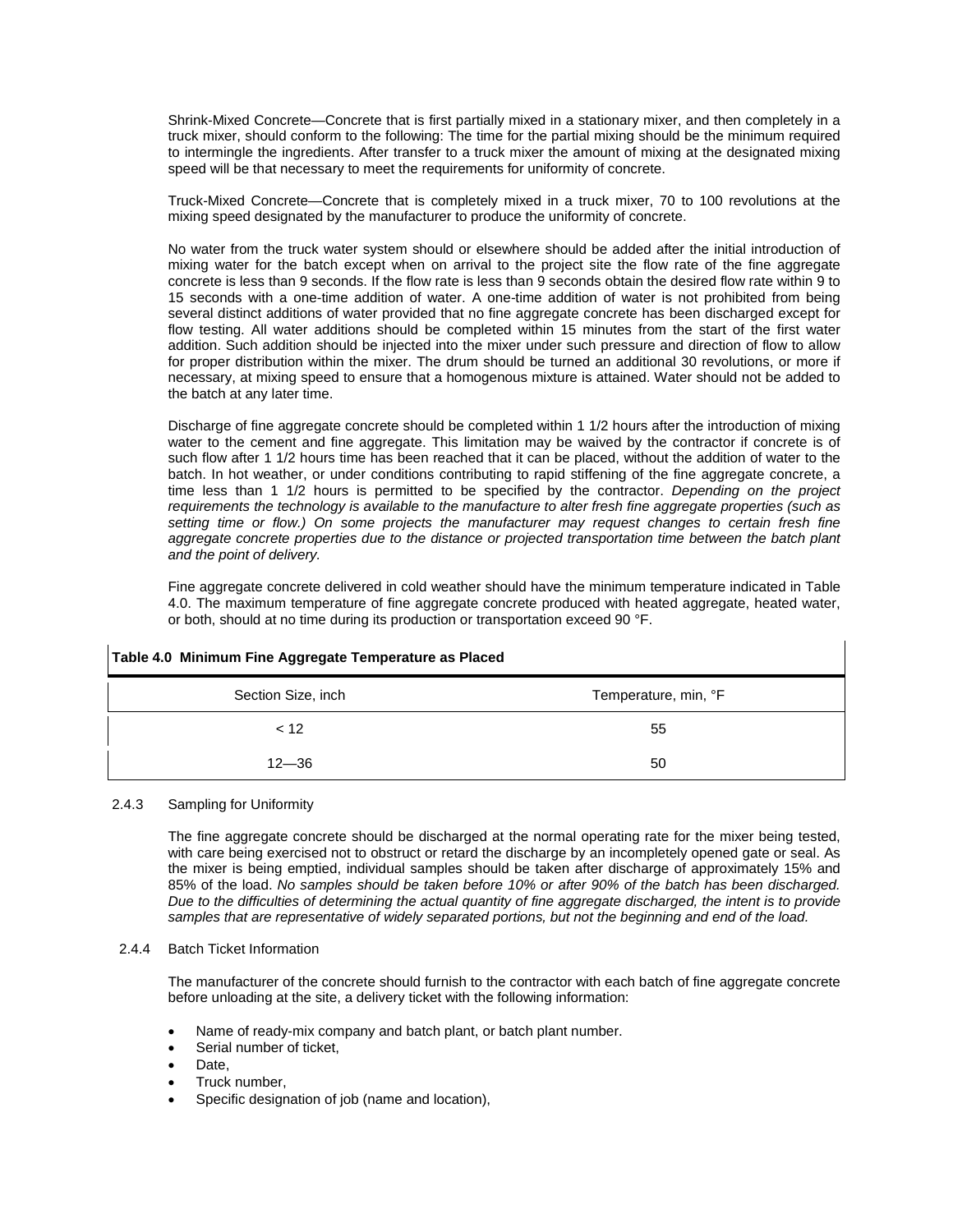- Specific call or designation of the concrete in conformance with that employed in project specifications,
- Amount of fine aggregate concrete in cubic yards,
- Time loaded or of first mixing of cement and fine aggregate, and
- Amount of water added to the fine aggregate concrete by the contractor, at site, or the contractor's designated representative and their initials.

The following information, for certification purposes, required by the project specifications should be furnished:

- Type, brand, and amount of cement,
- Class, brand, and amount of coal fly ash, or raw or calcined natural pozzolans,
- Type, brand, and amount of admixtures.
- Source and amount of each metered or weighted water.
- Information necessary to calculate the total mixing water. Total mixing water includes water on fine aggregates, batch water (metered or weighted) including ice batched at the plant, wash water retained in the mixing drum, and water added by the truck operator from the mixer tank,
- Amount of fine aggregate,
- Ingredients certified as being previously approved, and
- Signature or initials of manufacturer's' representative.

## 2.3 **Geotextile Filter Fabrics**

- 2.4.1 The geotextile filter fabrics shall be composed of synthetic fibers or yarns formed into a nonwoven or woven fabric. Fibers and yarns used in the manufacture of filter fabrics shall be composed of at least 85% by weight of polypropylene, polyester or polyethylene. They shall be formed into a network such that the filaments or yarns retain dimensional stability relative to each other, including selvages. The geotextile shall be free of defects or flaws which significantly affect its mechanical or hydraulic properties.
- 2.4.2 The geotextile filter fabric must be permitted to function properly by allowing relief of hydrostatic pressure; therefore fine soil particles shall not be allowed to clog the geotextile. The geotextile filter fabric shall be as specified elsewhere in the Contract Specifications. Final acceptance of the geotextile filter fabric by the Engineer shall be based on project specific soil information, provided by the Contractor/Owner. The geotextile filter shall meet the minimum physical requirements listed in Table 5 or greater as required by the Engineer based on site soil conditions.
- 2.4.3 The geotextile filter fabric shall be kept dry and wrapped such that they are protected from the elements during shipping and storage. If stored outdoors, they shall be elevated and protected with a waterproof cover that is opaque to ultraviolet light. The fabric forms shall be labeled as per ASTM D 4873.

| Table 5.0<br><b>MINIMUM PROPERTY REQUIREMENTS - FILTER FABRIC</b> |                    |                         |                                                                 |
|-------------------------------------------------------------------|--------------------|-------------------------|-----------------------------------------------------------------|
|                                                                   | <b>Test Method</b> | <b>Units</b>            | <b>Minimum Value</b>                                            |
| <b>Mechanical Properties</b>                                      |                    |                         |                                                                 |
| <b>Grab Tensile Strength</b>                                      | <b>ASTM D 4632</b> | Ibf                     | 180 (in any principal direction)                                |
| <b>Elongation at Break</b>                                        | ASTM D 4632        | $\%$                    | 50 max. (in any principal direction)                            |
| Trapezoidal Tear Strength                                         | <b>ASTM D 4533</b> | lbf                     | 75 (in any principal direction)                                 |
| <b>Puncture Strength</b>                                          | <b>ASTM D 4833</b> | lbs                     | 105 (in any principal direction)                                |
| <b>CBR Puncture Strength</b>                                      | <b>ASTM D 6241</b> | lbs                     | 475 (in any principal direction)                                |
| <b>Hydraulic Properties</b>                                       |                    |                         |                                                                 |
| Apparent Opening Size (AOS)                                       | <b>ASTM D 4751</b> | <b>US Sieve</b>         | As Specified Elsewhere in the Contract<br><b>Specifications</b> |
| Permittivity                                                      | <b>ASTM D 4491</b> | $sec-1$                 | As Specified Elsewhere in the Contract<br><b>Specifications</b> |
| <b>Flow Rate</b>                                                  | <b>ASTM D 4491</b> | qal/min/ft <sup>2</sup> | As Specified Elsewhere in the Contract<br>Specifications        |

Notes: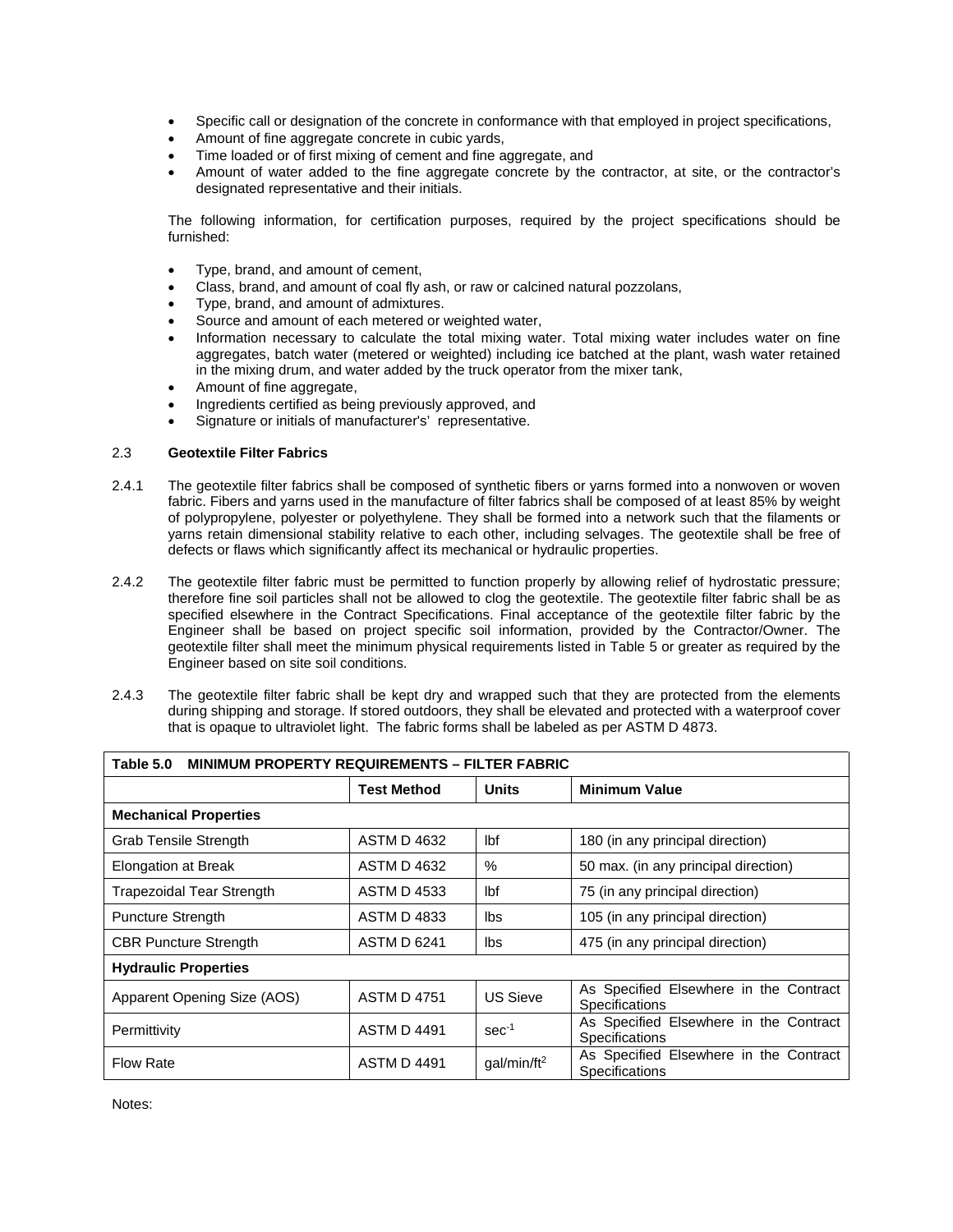- 1. Conformance of fabric to specification property requirements shall be based on ASTM D 4759.
- 2. All numerical values represent minimum average roll values (i.e., average of test results from any sample roll in a lot shall meet or exceed the minimum values). Lots shall be sampled according to ASTM D 4354.

### **PART 3.0: DESIGN REQUIREMENTS**

#### **3.1 Certification (Open Channel Flow)**

- 3.1.1 Fabric formed concrete lining will only be accepted when accompanied by documented full-scale hydraulic flume performance characteristics that are derived from tests under controlled flow conditions. Test guidelines shall conform to testing protocol as documented in "Hydraulic Stability of Fabric Formed Concrete Lining and Mat Systems During Overtopping Flow."
- 3.1.2 The average thickness, mass per unit area and hydraulic resistance of each concrete lining shall withstand the hydraulic loadings for the design discharges along the structure(s). The stability analysis for each concrete lining shall be accomplished using a factor-of-safety methodology. A minimum factor of safety of 1.3 shall be required or higher as determined by lock conditions or critical structures.

## **3.2 Performance (Open Channel Flow)**

3.2.1 The Contractor shall provide to the Engineer calculations and design details, provided by the manufacturer or a professional engineer, attesting to the suitability of each fabric formed concrete lining for the purpose contemplated. Each concrete lining shall be accepted only when accompanied by the documented hydraulic performance characteristics derived from full-scale flume tests performed under controlled flow conditions.

## **PART 4.0: CONSTRUCTION AND INSTALLATION REQUIREMENTS**

#### **4.1 Site Preparation - Grading**

- 4.1.1 Areas on which fabric forms are to be placed shall be constructed to the lines, grades, contours, and dimensions shown on the Contract Drawings. The areas shall be graded and uniformly compacted to a smooth plane surface with an allowable tolerance of plus or minus 0.2 feet from bottom grade, as long as ponding does not occur, and plus or minus 0.2 foot from a side slope grade as long as humps or pockets are removed.
- 4.1.2 The areas shall be free of organic material and obstructions such as roots and projecting stones and grade stakes shall be removed. Where required by the Contract Specifications, soft and otherwise unsuitable subgrade soils shall be identified, excavated and replaced with select materials in accordance with the Contract Specifications. Where areas are below the allowable grades, they shall be brought to grade by placing compacted layers of select material. The thickness of layers and the amount of compaction shall be as specified by the Engineer.
- 4.1.3 Excavation and preparation of aprons as well as anchor, terminal or toe trenches shall be done in accordance with the lines, grades, contours, and dimensions shown on the Contract Drawings.
- 4.1.4 The terminal edges of the fabric form lining should be keyed into the subgrade to the lines, grades, and dimensions shown on the Contract Drawings.

## **4.2 Inspection**

Immediately prior to placing the fabric forms, the prepared area shall be inspected by the Engineer, and no forms shall be placed thereon until the area has been approved.

#### **4.3 Geotextile Filter Fabric Placement**

4.3.1 The geotextile filter baric shall be placed directly on the prepared area, in intimate contact with the subgrade, and free of folds or wrinkles. The geotextile filter fabric shall be placed so that the upstream roll of fabric overlaps the downstream roll. The longitudinal and transverse joints will be overlapped at least two (2) feet. The geotextile will extend at least one (1) foot beyond the top and bottom concrete lining termination points, or as required by the Engineer.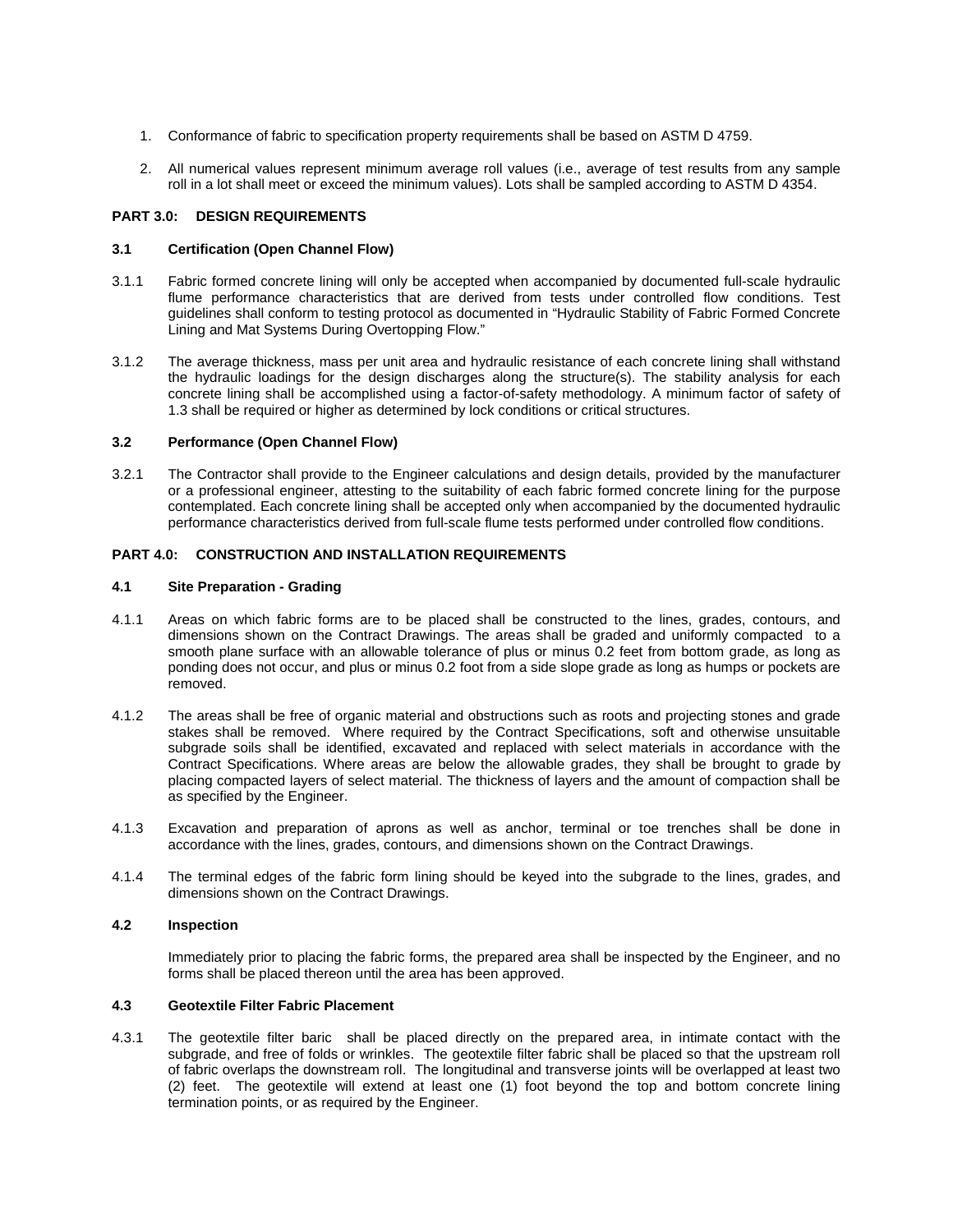4.3.2 A geotextile filter fabric, as specified elsewhere, shall be placed on the graded surface approved by the Engineer.

#### **4.4 Fabric Form Placement**

- 4.4.1 Factory assembled fabric form panels shall be placed over the geotextile filter fabric and within the limits shown on the Contract Drawings. Perimeter termination of the fabric forms shall be accomplished through the use of anchor, flank and toe trenches, as shown on the Contract Drawings. When placing panels an allowance for approximately 10% contraction of the form in each direction which will occur as a result of fine aggregate concrete filling. The contractor shall gather and fold the additional slope direction fabric form in the anchor trench to be secured in such a manners as to be gradually released as fabric forms contract during filling. The contractor shall gather the additional transverse direction fabric form at each baffle for self release during filling.
- 4.4.2 Adjacent fabric form panels shall be joined in the field by means of sewing or zippering closures. Adjacent panels shall be joined top layers to top layer and bottom layer to bottom. All field seams shall be made using two lines of U.S. Federal Standard Type 101 stitches. All sewn seams shall be downward facing.
- 4.4.3 When conventional joining of fabric forms is impractical or where called for on the Contract Drawings, adjacent forms may be overlapped a minimum of 3 ft to form a lap joint, pending approval by the Engineer. Based on the predominant flow direction, the upstream form shall overlap the downstream form. In no case shall simple butt joints between forms be permitted. Simple butt joints between panels shall not be allowed.
- 4.4.4 Expansion joints shall be provided as shown on the Contract Drawings, or as specified by the Engineer.
- 4.4.5 Immediately prior to filling with fine aggregate concrete, the assembled fabric forms shall be inspected by the Engineer, and no fine aggregate concrete shall be pumped therein until the fabric seams have been approved. At no time shall the unfilled fabric forms be exposed to ultraviolet light (including direct sunlight) for a period exceeding five (5) days.

## 4.5 **Fine Aggregate Concrete Placement**

4.5.1 Following the placement of the fabric forms over the geotextile filter fabric, fine aggregate concrete shall be pumped between the top and bottom layers of the fabric form through small slits to be cut in the top layer of the fabric form or manufacturer supplied valves. The slits shall be of the minimum length to allow proper insertion of a filling pipe inserted at the end of a 2-inch I.D. concrete pump hose. Fine aggregate concrete shall be pumped between the top and bottom layers of fabric, filling the forms to the recommended thickness and configuration.

Holes in the fabric forms left by the removal of the filling pipe shall be temporarily closed by inserting a piece of fabric. The fabric shall be removed when the concrete is no longer fluid and the concrete surface at the hole shall be cleaned and smoothed by hand.

- 4.5.2 Fine aggregate concrete coverage for FP1200 shall net 25 ft<sup>2</sup>/yd<sup>3</sup> (see section 2.3).
- 4.5.3 Fine aggregate concrete shall be pumped in such a manner that excessive pressure on the fabric forms is avoided. Consultation with the fabric form manufacturer with regard to the selection of grout/concrete pumps is recommended.
- 4.5.4 Cold joints shall be avoided. A cold joint is defined as one in which the pumping of the fine aggregate concrete into a given section of form is discontinued or interrupted for an interval of forty-five (45) or more minutes.
- 4.5.5 The sequence of fine aggregate concrete shall be such as to ensure complete filling of the fabric formed concrete lining to the thickness specified by the Engineer. The flow of the fine aggregate concrete shall first be directed into the lower edge of the fabric form and working back up the slope, followed by redirecting the flow into the anchor trench.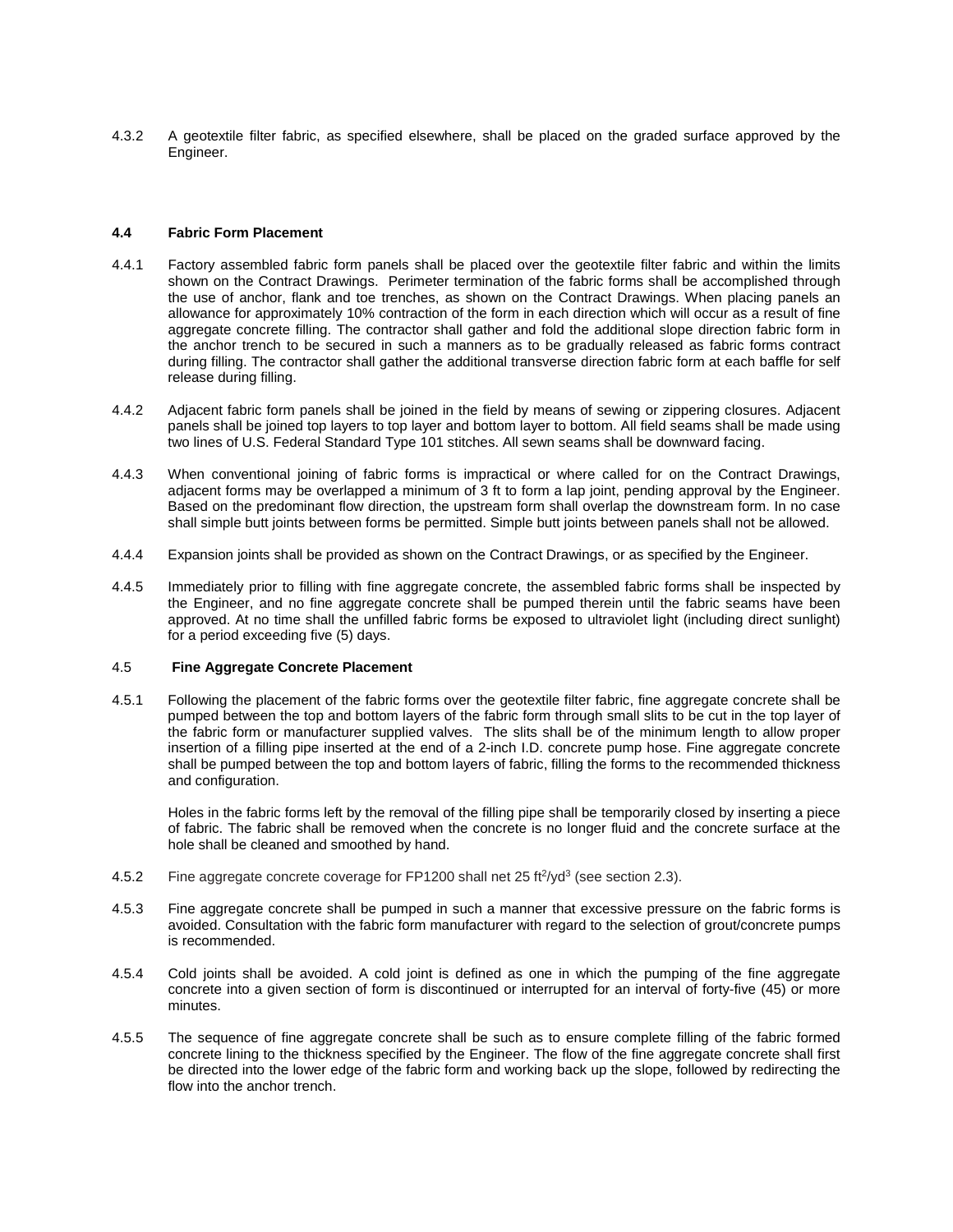- 4.5.6 Prior to removing the filling pipe from the current concrete lining section and proceeding to the fine aggregate concrete filling of the adjacent lining section, the thickness of the current lining section shall be measured by inserting a length of stiff wire through the lining at several locations from the crest to the toe of the slope. The average of all thickness measurements shall be not less than the specified average thickness of the concrete lining. Should the measurements not meet the specified average thickness, pumping shall continue until the specified average thickness has been attained.
- 4.5.7 Excessive fine aggregate concrete that has inadvertently spilled on the concrete lining surface shall be removed. The use of a high-pressure water hose to remove spilled fine aggregate concrete from the surface of the freshly pumped concrete lining shall not be permitted.
- 4.5.8 Foot traffic will not be permitted on the freshly pumped concrete lining when such traffic will cause permanent indentations in the lining surface. Walk boards shall be used where necessary.
- 4.5.9 After the fine aggregate concrete has set, all anchor, flank and toe trenches shall be backfilled and compacted flush with the top of the concrete lining. The integrity of the trench backfill must be maintained so as to ensure a surface that is flush with the top surface of the concrete lining for its entire service life. Toe trenches shall be backfilled as shown on the Contract Drawings. Backfilling and compaction of trenches shall be completed in a timely fashion to protect the completed concrete lining. No more than five hundred (500) linear feet of pumped concrete lining with non-completed anchor, anchor, flank, or toe trenches will be permitted at any time.

## **PART 5.0: Method of Measurement**

The fabric formed concrete erosion control lining shall be measured by the number of square feet or yards computed from the lines and cross sections shown on the Contract Drawings or from payment lines established in writing by the Engineer. This includes fabric forms, fine aggregate concrete, and filter fabric used in the aprons, overlaps, anchor, terminal, or toe trenches. Slope preparation, excavation and backfilling, and bedding are separate pay items.

Hydrotex and Hydrocast are trademarks of Synthetex, LLC.

© 2015, Synthetex, LLC. The information contained herein is furnished without charge or obligation, and the recipient assumes all responsibility for its use. Because conditions of use and handling may vary and are beyond our control, we make no representation about, and are not responsible for, the accuracy or reliability of said information or the performance of any product. Any specifications, properties or applications listed are provided as information only and in no way modify, enlarge or create any warranty. Nothing contained herein is to be construed as permission or as a recommendation to infringe any patent.

Hydrotex products are manufactured and sold by:



**SYNTHETEX Synthetex, LLC 5550 Triangle Parkway, Suite 220**